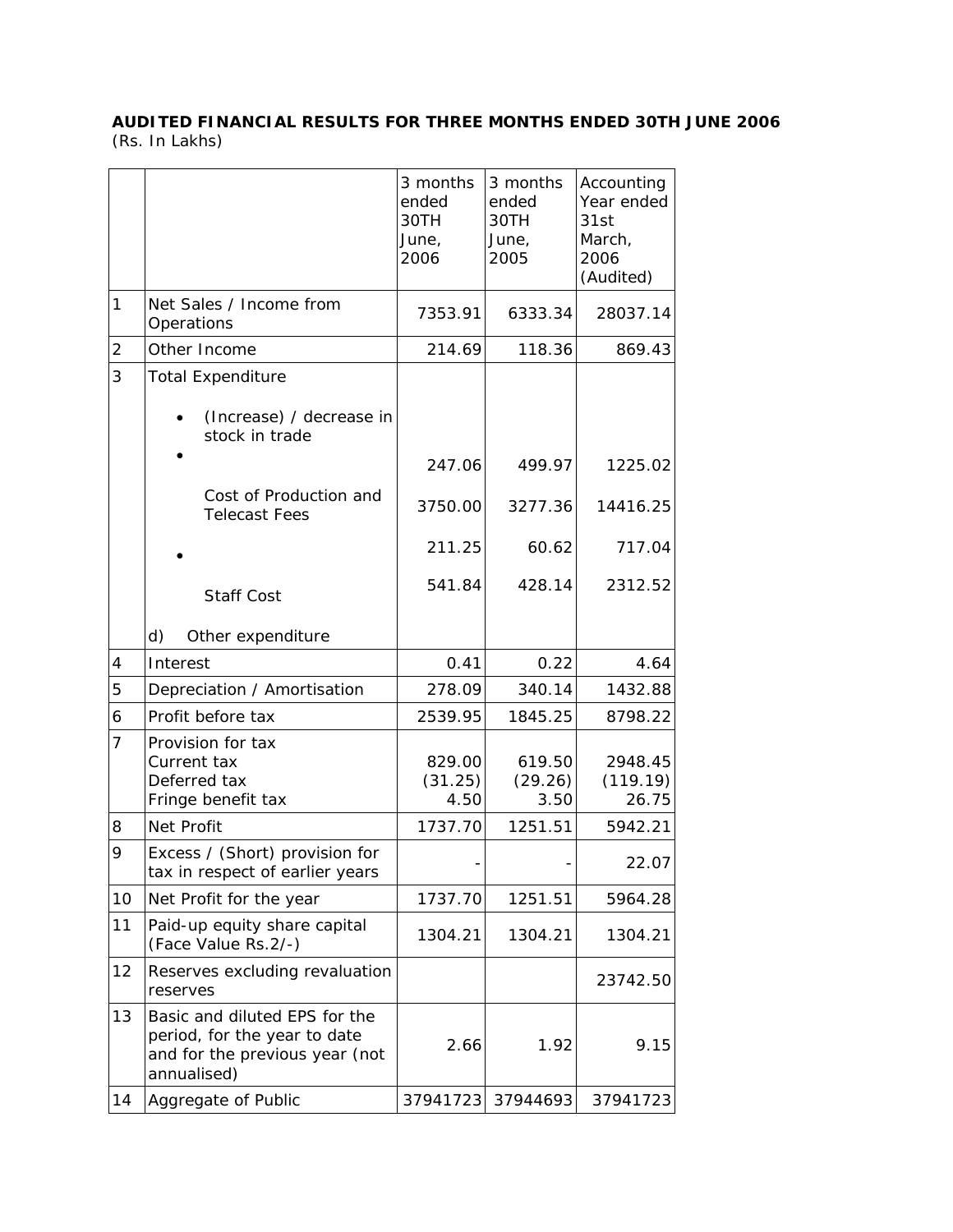| Shareholding:                | 58.18 | 58.19 | 58.18 |
|------------------------------|-------|-------|-------|
| l- Number of shares          |       |       |       |
| - Percentage of Shareholding |       |       |       |

## **SEGMENT WISE REVENUE, RESULTS AND CAPITAL EMPLOYED**

| Particulars |                                                                 | 3 Months Ended     |                    | Year ended         |
|-------------|-----------------------------------------------------------------|--------------------|--------------------|--------------------|
|             |                                                                 | 30th June,<br>2006 | 30th June,<br>2005 | 31st March<br>2006 |
| 11          | Segment Revenue<br>a)Commissioned<br>Programs                   | 6685.30            | 4726.23            | 23499.23           |
|             | b) Sponsored Programs                                           | 668.61             | 872.80             | 3456.15            |
|             | c) Others                                                       |                    | 734.31             | 1081.76            |
|             | Total                                                           | 7353.91            | 6333.34            | 28037.14           |
|             | Less: Inter segment<br>revenue                                  |                    |                    |                    |
|             | Total Net Sales / Income<br>from Operations                     | 7353.91            | 6333.34            | 28037.14           |
|             | 2 Segment Results                                               |                    |                    |                    |
|             | Profit before tax and<br>interest from each<br>segment          |                    |                    |                    |
|             | a) Commissioned<br>Programs                                     | 2941.99            | 2168.35            | 11100.44           |
|             | b) Sponsored Programs                                           | 173.67             | 78.45              | 693.94             |
|             | c) Others                                                       |                    | 63.44              | (391.48)           |
|             | Total                                                           | 3115.66            | 2310.24            | 11402.90           |
|             | Add: (i) Other Income                                           | 213.78             | 118.36             | 506.29             |
|             | Total                                                           | 3329.44            | 2428.60            | 11909.19           |
|             | Less: (i) Interest                                              | 0.41               | 0.22               | 4.64               |
|             | (ii)Other<br>unallocable expenditure                            | 789.08             | 583.13             | 3106.33            |
|             | Total Profit before tax                                         | 2539.95            | 1845.25            | 8798.22            |
|             | 3 Capital Employed<br>(Segment assets -<br>Segment liabilities) |                    |                    |                    |
|             | a) Commissioned<br>Programs                                     | 7303.08            | 7105.29            | 7864.71            |
|             | b) Sponsored Programs                                           | 1181.23            | 1215.81            | 1186.05            |
|             | c) Others                                                       | 611.05             | 1198.77            | 386.91             |
|             | Total                                                           | 9095.36            | 9519.87            | 9437.67            |